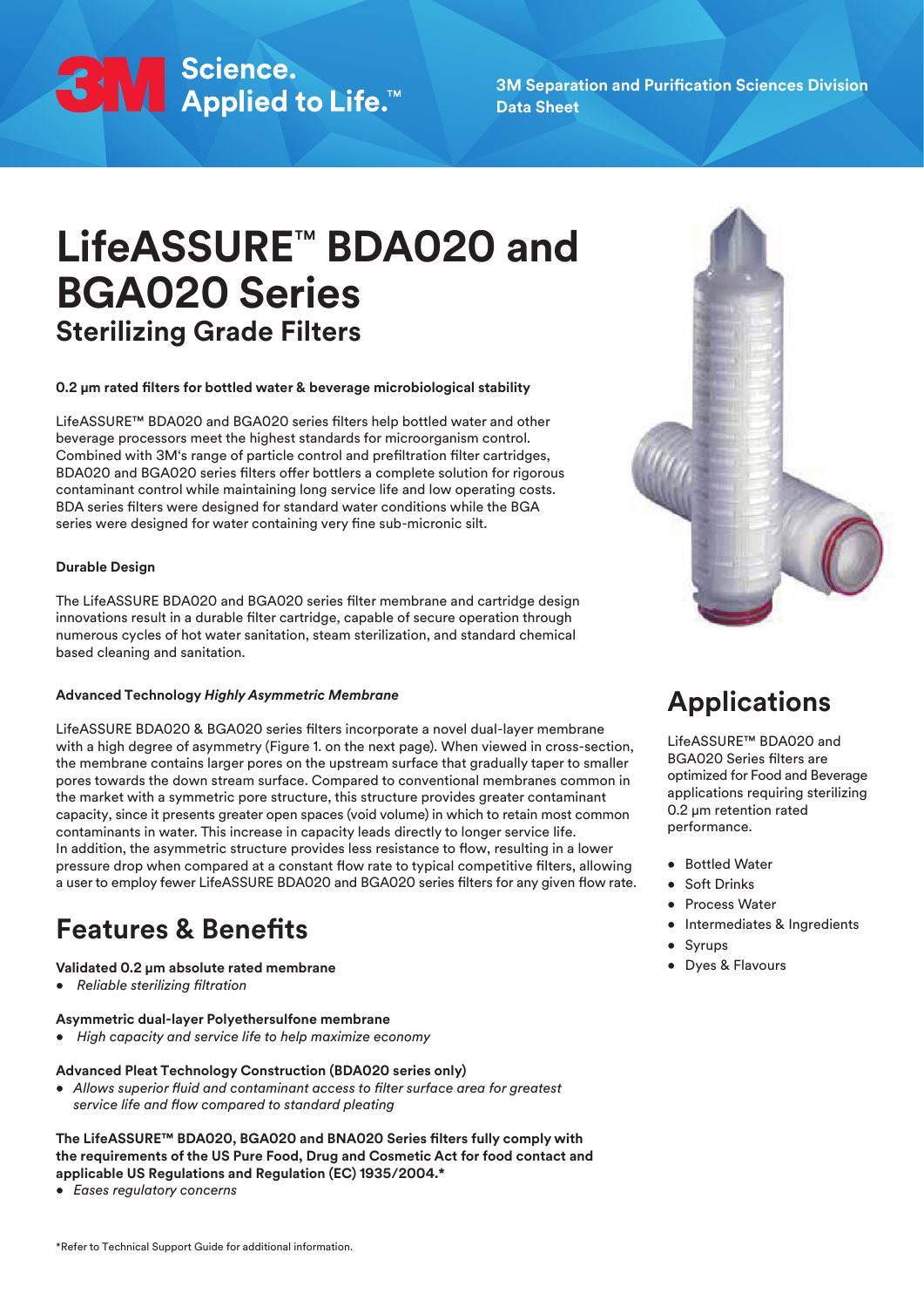### **Advanced Pleat Technology Design**

LifeASSURE™ BDA020 series filters feature Advanced Pleat Technology (APT) design for extended service life. This design technology helps to maximize the useful surface area of the filter while maintaining open flow paths between the media pleats (refer to Figure 2.). By employing the APT design, the LifeASSURE BDA020 series filter can help provide lower pressure drops, longer service life, and lower overall operational costs. The BGA series employs a conventional pleat design which can help withstand reverse waterhammer from rapidly closing valves in downstream filling equipment.

## **Novel Media Support Design**

LifeASSURE BDA020 series filters cartridge employ a design that results in higher beverage flow versus pressure drop compared to common competitive filters. This 3M development combines the high flowing LifeASSURE BDA020 series filter membrane with special support layers upstream and downstream of the membrane. When combined with the previously mentioned APT, this feature greatly increases flow per cartridge, and results in lower overall operational costs as compared to filters without these features.

#### **Advanced Performance** *Service Life*

In the majority of beverage applications, the final membrane filter is used in a continuous (as opposed to a batch) operation. Its service life is measured either by the volume filtered, or the number of days in service, before becoming permanently blocked. Filters that provide longer service life not only reduce direct operational costs, but also reduce indirect filter costs as well (filter change-out/installation labor, downtime between change-outs, filter flushing, etc.). The LifeASSURE BDA020 series filter cartridge's combination of highly asymmetric membrane, APT design, and novel upstream & downstream supports all work together to help maximize the volume of beverage that can be processed.



**Figure 1. SEM Photograph Showing LifeASSURETM BDA020 and BGA020 Series Filter Membrane Cross-Section**



**Figure 2. - Advanced Pleat Technology**

### **Table 1. - Comparative Flow Rates (10" 0.2 μm Rated Filters)**

|                   | <b>Microorganism</b>          | <b>Retention Level</b> |
|-------------------|-------------------------------|------------------------|
| BDA020 and BGA020 | <b>Brevundimonas diminuta</b> | Complete               |
| BDA020 and BGA020 | Pseudomonas aeruginosa        | Complete               |

## **Absolute Microbiological Control**

The primary purpose of a membrane filter cartridge in bottled water and beverage processing is to effectively control even the smallest microorganisms. LifeASSURE series filters provide superior retention of common spoilage microorganisms, even at challenge concentrations that far exceed those experienced by most beverage producers. The LifeASSURE BDA020 and BGA020 series cartridge membrane has been validated for complete retention of *Brevundimonas diminuta (B. diminuta)* (ATCC 19146) at a concentration of 107 CFU/cm2 or greater.

### **Fast Flow Rates at Low Pressure Drops**

3M has combined three key technological advances to provide a fast flow rate per unit of pressure drop. These three technologies, APT design, a novel upstream and downstream support design, and a highly asymmetric microporous membrane, afford users with faster process flow rates using fewer filters as compared to common alternative filters. When installed in an existing system with a fixed flow rate, LifeASSURE BDA020 series filters exhibit a lower pressure drop compared to common alternative filters. Since filter change-out is usually tied to a terminal differential pressure drop (typically between 1724 and 2413 mbar), employing filters that exhibit a lower initial pressure drop can result in longer filter service life. Alternatively, in a system when determining the number of filters needed to provide a desired flow rate at a given pressure drop, faster flowing filters will result in smaller, more economical systems.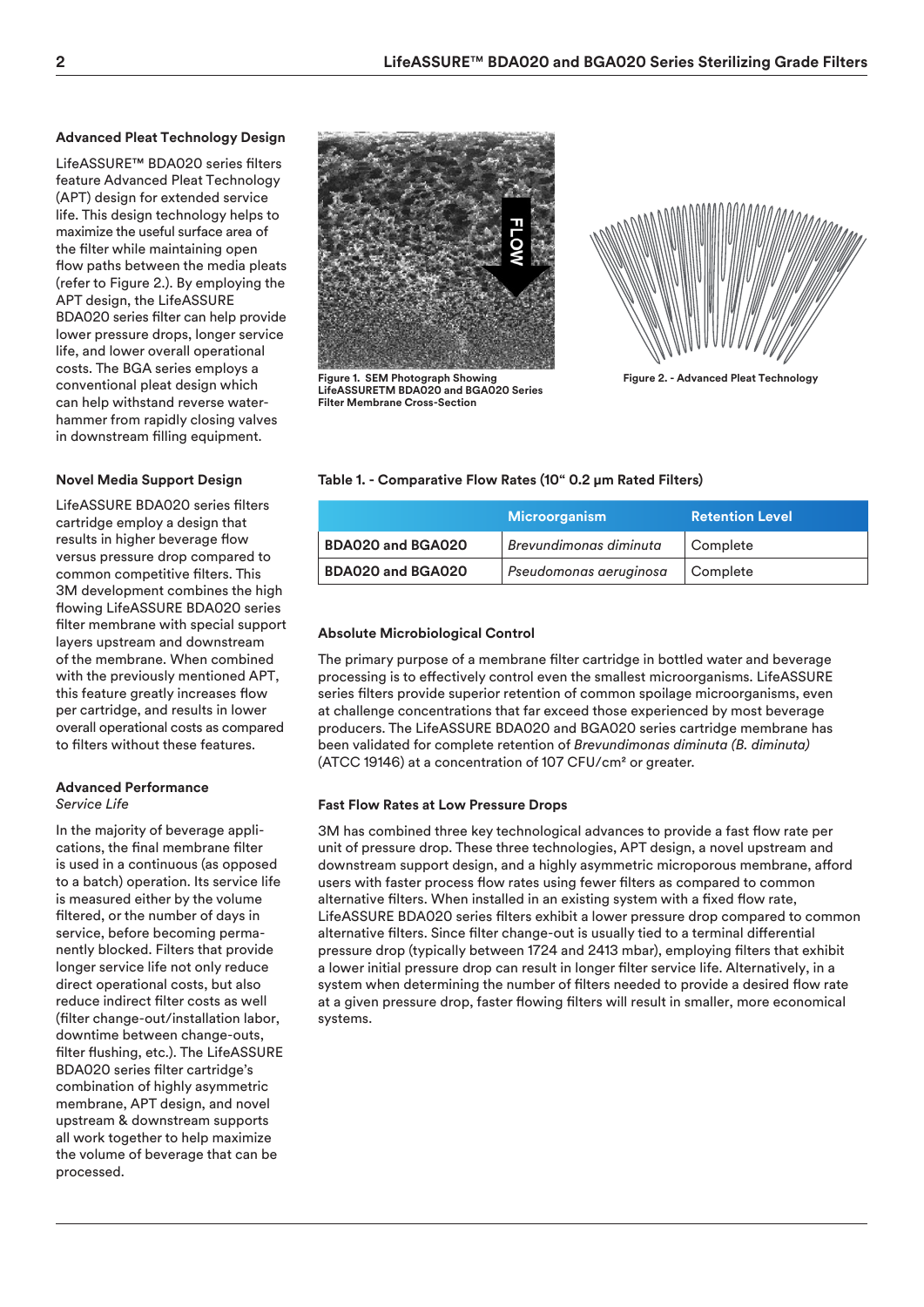#### **Prefiltration Selections**

Many bottling applications employ a prefilter and final filter in series to achieve maximum performance and economy. Prefilters are used to protect and extend the life of more expensive final filters. 3M offers a number of prefilter choices: Betafine™ XL series pleated filter cartridges, Betapure™ NT-T series depth filter cartridges and LifeASSURE™ BLA series membrane filter cartridges. Betafine XL series cartridges (Literature 70-0201- 8686-5) feature 3M's APT design maximizing the accessible filter area and supplying exceptionally high flow rates. Those preferring depth-style filters can select from 3M's Betapure NT-T series prefilter family (Literature 70-0201-8720-2) which employs an advanced media design that enhances flow. For additional bioburden control, 3M's LifeASSURE BLA series filter cartridges (Literature 70-0201-8712-9), featuring dual-zone membrane, are designed to deliver ultimate final membrane protection and bioburden reduction.

### **LifeASSURE**™ **BDA020 and BGA020 Membrane Design**

LifeASSURE BDA020 series filters contain two layers of PES membrane. The upstream layer is rated at 0.65 micron while the downstream layer is rated at 0.2 micron. Our testing has shown this arrangement results in long service life while maintaining the necessary retention of microorganisms. However, in circumstances where very fine silt may result in lower service life, the LifeASSURE BGA020 is offered. This filter employs a 0.45 micron rated upstream membrane layer to better retain this fine silt before it reaches the 0.2 micron rated membrane layer. Furthermore, the LifeASSURE BGA020 series filter employs a conventional pleating design, which helps provide resistance. to "water hammer" conditions in some filling systems than BDA series.

# **Operating Parameters and Specifications**

| <b>Materials of Construction</b>                                 |                                                                       |  |  |  |  |  |
|------------------------------------------------------------------|-----------------------------------------------------------------------|--|--|--|--|--|
| Membrane                                                         | Dual layer Polyethersulfone                                           |  |  |  |  |  |
|                                                                  | BDA: 0.65 micron upstream/<br>0.2 micron downstream                   |  |  |  |  |  |
| Media Support Layers                                             | BGA020: 0.45 micron upstream/<br>0.2 micron downstream                |  |  |  |  |  |
| Inner Core, Outer Cage, End Cap<br>Adapters                      | Polypropylene                                                         |  |  |  |  |  |
| Gasket and O-ring Options                                        | Various polymers available                                            |  |  |  |  |  |
| <b>Encapsulated Adapter Reinforcing</b><br>Ring                  | Polyethersulfone                                                      |  |  |  |  |  |
| <b>Operating Conditions</b>                                      |                                                                       |  |  |  |  |  |
| Typical Water Flow Rate at 25 °C                                 | 2 gpm/psid (11 lpm/100 mbar)                                          |  |  |  |  |  |
| <b>Maximum Forward Pressure</b><br>Differential                  | 80 psid @ 77 °F (5.5 bar @ 25 °C)<br>35 psid @ 194°F (2.4 bar @ 90°C) |  |  |  |  |  |
| <b>Maximum Reverse Pressure</b><br>Differential                  | 10 psid @ 77 °F (0.689 bar @ 25 °C)                                   |  |  |  |  |  |
| <b>Maximum Forward Flow Diffusion</b><br>at 25 °C per 10" filter | 33 cc/min @ 40 psig (2.75 bar)                                        |  |  |  |  |  |
| <b>Maximum Hot Water Sanitation</b><br>Temperature               | 85 °C                                                                 |  |  |  |  |  |
| Maximum Steam Temperature                                        | 126 °C                                                                |  |  |  |  |  |
| Maximum Peracetic Acid Exposure                                  | 1% (10,000 ppm)                                                       |  |  |  |  |  |
| <b>Cartridge Dimensions</b>                                      |                                                                       |  |  |  |  |  |
| <b>Filtration Surface Area</b>                                   | 7.2 ft <sup>2</sup> (0.67 m <sup>2</sup> )                            |  |  |  |  |  |
| <b>Outer Diameter</b>                                            | 2.75" (70 mm)                                                         |  |  |  |  |  |
| Nominal Length                                                   | 10" (254 mm), 20" (508 mm),<br>30" (762 mm), 40" (1016 mm)            |  |  |  |  |  |